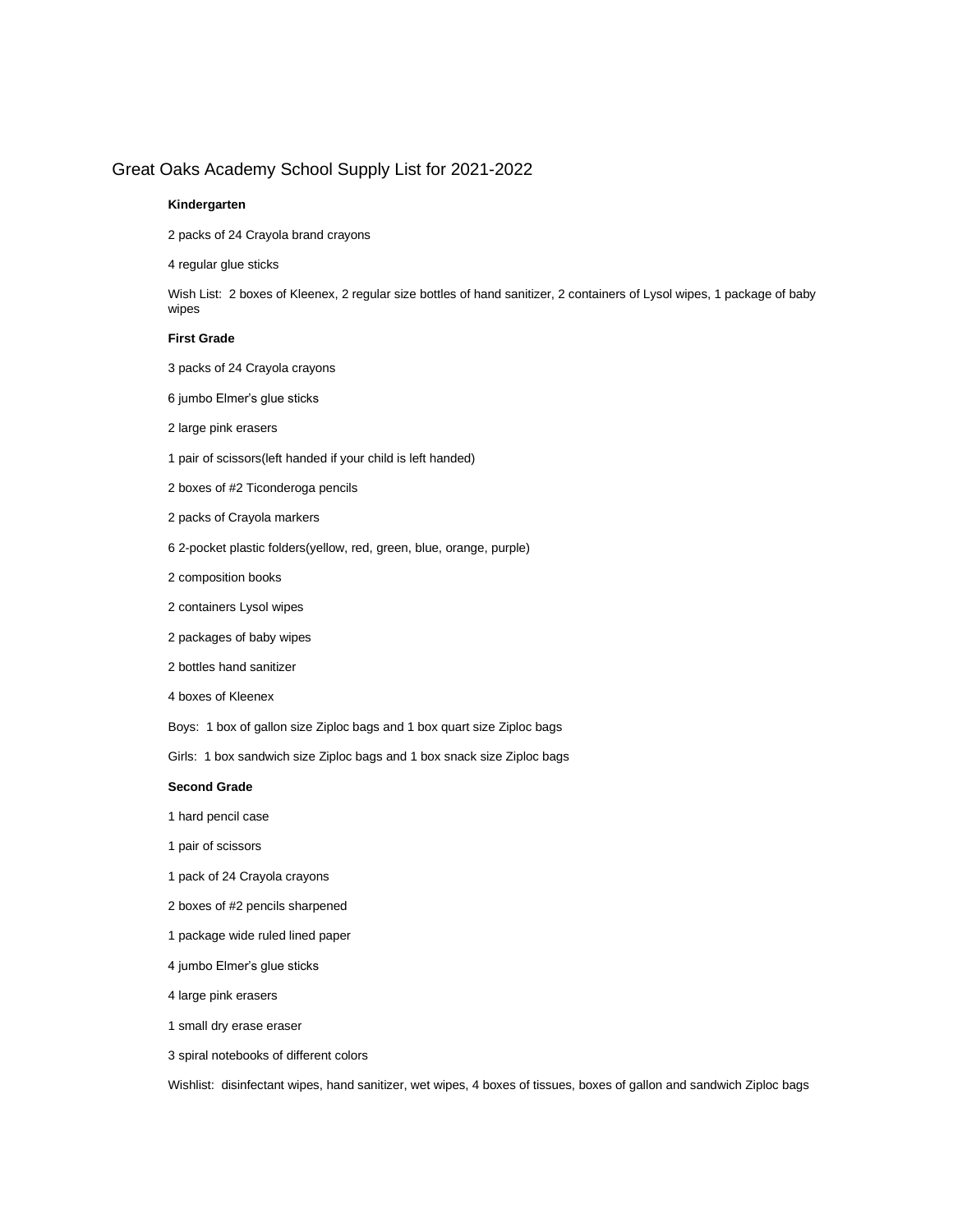## **Third Grade**

5 plastic folders - any color 4 single subject notebooks – any color Crayola crayons **Scissors** Glue sticks Wooden pencils(no mechanical pencils allowed) Kleenex Pencil case (pouch/hard case) Hand sanitizer, paper towel, and Clorox wipes **Fourth Grade** Pencil case **Scissors** 5 1-subject notebooks(red, yellow, blue, purple, green) 6 2-pocket folders(red, yellow, blue, purple, green, and 1 of your choice) 4 boxes of sharpened pencils 2 glue sticks 12 or 24 count colored pencils or crayons Wishlist: tissues, sanitizing wipes, hand sanitizer **Fifth Grade** 2 two pocket folders 6 notebooks or one 5-subject notebook

- Colored pencils or crayons
- 1 zippered pencil case(no hard cases)

Wishlist: Clorox wipes, hand sanitizer, tissues, tissues, tissues, please